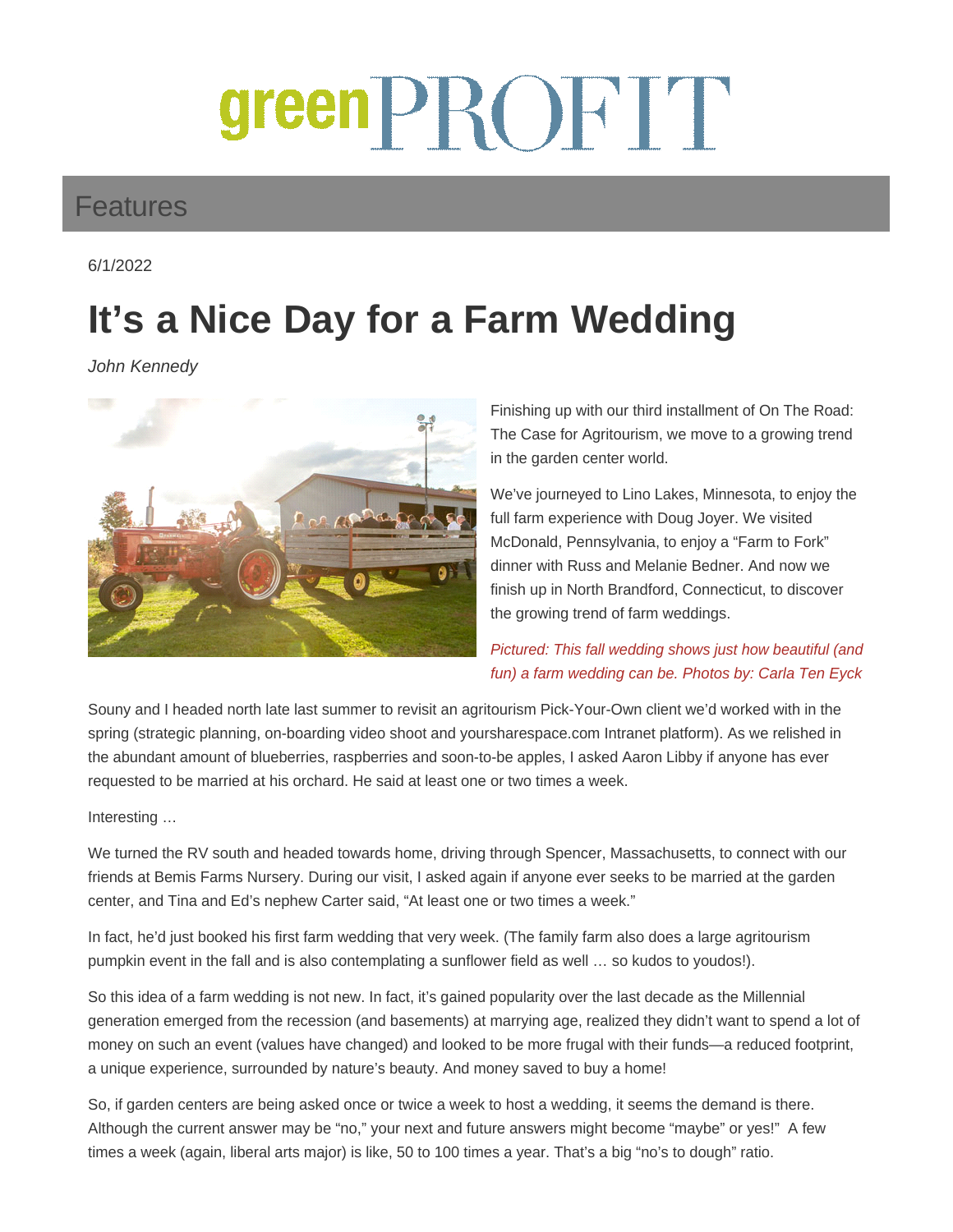Maybe today you can vow to say, "Yes! Yes, we do!"

Maybe, "It's a nice day for a farm wedding!"

Ryan Van Wilgen of Van Wilgen's Garden Center in North Brandford, Connecticut, has been following this trend over the years and has finally made the leap into the nuptials business. Ryan and his team produce a "Field Wedding" on the stunning grounds of their fourth-generation family farm.

I caught up with Ryan after a visit shooting their on-boarding video in April and dug a little deeper into their approach and success of this agri-trend.



When asked how his idea for farm weddings began, Ryan replied, "The first wedding at the farm was our own (Ryan and his wife Kate). We knew that there was no place that we could get married that would mean as much as the farm to us. We knew at that time this was such a cool spot that we should consider this is as a business opportunity. Our first wedding was in June of 2019, a friend of the owner to the catering company who was our first preferred vendor took the leap of faith and got married at the farm."

We went on to discuss how Ryan and his team feel the

future of farm weddings look.

"I feel we are just getting started. We built a website, started social pages, talked about the new venue in our e-news and put a link on our website. No bridal shows or outside advertising, and we have had around 12 weddings since starting up. We are going to lean in and start getting this machine rolling by doing outside advertising."

And, finally, the conversation turned to the garden center industry, the tectonic shifting that's occurring over the next decade, and how agritourism plays a role in Van Wilgen's strategic plan.

Ryan answered by quoting a few notes he spoke about during his annual spring kick-off to the wonderful team at Van Wilgen's (including Will O'Hara, who's featured in this very magazine this month as a finalist for the Young Retailer Award!).

"Today, we are once again faced with a shifting paradigm; one where consumers are heavily focused on sustainability, buy local and predominantly 'experiences.'"



Agritourism is the next step for Van Wilgen's to diversify and remain relevant in order to attract these new customers who are looking to get outside, enjoy their surroundings and have an experience that brings them closer to nature.

Not only are we reacting to shifting consumer demands; we are also reacting to what seems like the new norm—I'll call it "prolonged unsettled weather patterns." The last three springs, this one included, have put an enormous strain on our hyper-seasonal business. Seventy percent of revenues occur within a short 10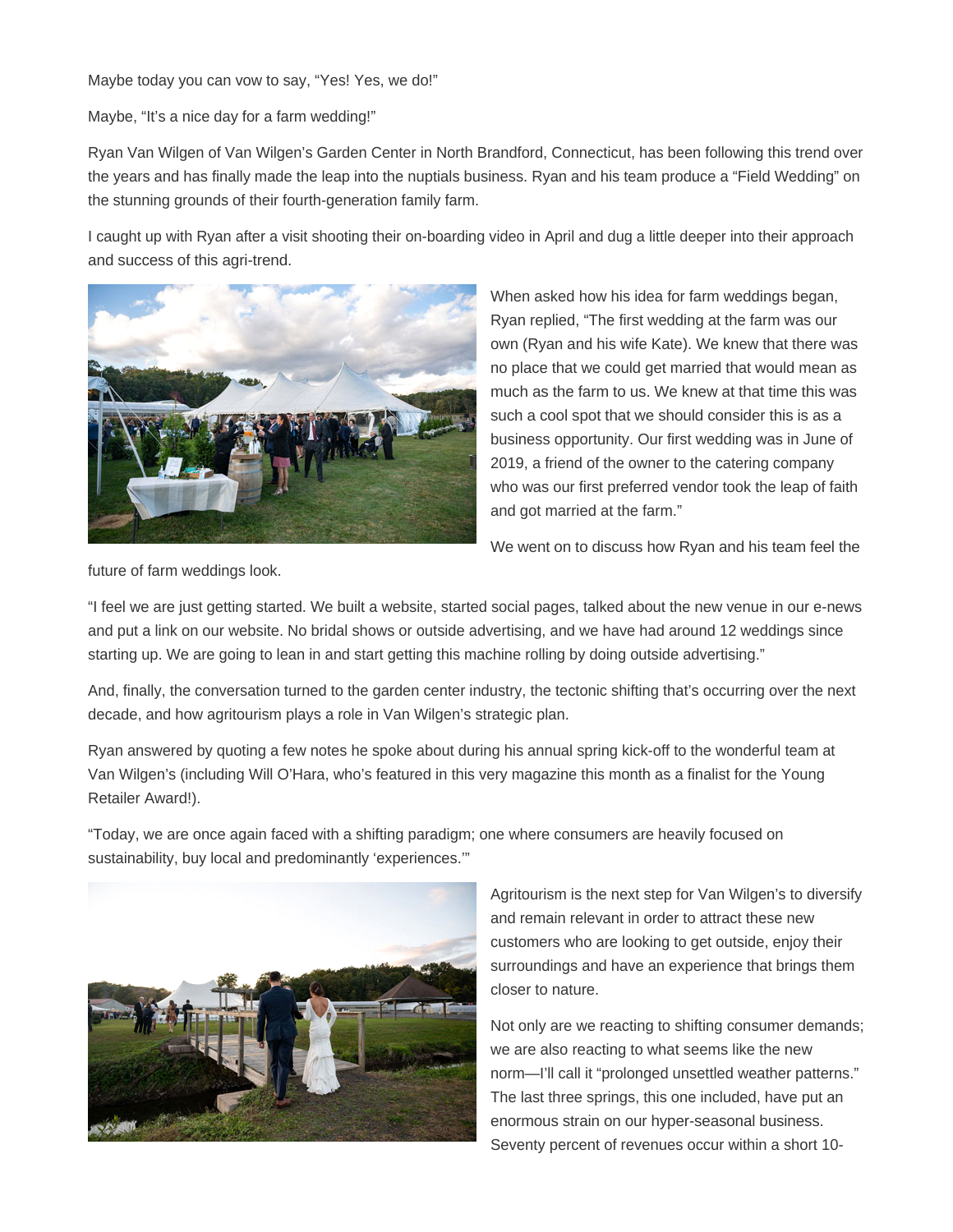week window and this "unsettled" weather has adversely affected our customer count, and in turn, our revenues. Adding a diversified revenue source during our "down months" is proving to be a necessity for our farm business to endure this new "normal."

The time to add value to your business offering, to meet your new customer base with their set of values, and to expand your revenue-generating months is now.

The future of the garden center is agritourism and the future is now. It's a nice day to ... start again!

## **An Eggcellent Adventure**

I wanted to provide another example of agritourism and how easily it can fit into any garden center's strategic plan without too much time or effort.

Back in April, while perusing social media, I stumbled upon a very fun evening event that brought adult folks to the farm … fun ensued … and funds were made.

It was the week before Easter and parents had already done the obligatory egg coloring for the kiddos. Some may even have attended an Easter Egg hunt at the local elementary school or community gathering place because, you know, the only humans on the face of the Earth who are allowed to have fun are kids, right?

Wrong!

Everyone deserves to have fun—especially as we come out of the "Great Pause" and put our lives back into gear … a new-found wanting, dare I say, needing, to actively participate in life, to run towards it and not just stumble through it, has become front and center today.

Jon Meredith, of Sweet Eats Fruit Farm in Georgetown, Texas, did something so incredibly simple and yet so incredibly fun: an adult Easter Egg hunt. As the sun began to set, each party-goer was handed a White Claw adult beverage, gathered, got their faces painted, learned the rules and then were invited to unleash the child within them! (The admission fee was \$35/person).

Armed with flashlights and fancy, along with a "shotgun" start, parents and adults alike raced to the field to gather as many eggs as they could in the one-hour window. And I mean they raced … like kids headed for the swings during recess!

At the end of the "running of the 'rents," cash and prizes were announced, everyone rejoiced in the recess they just experienced, and then, after losing themselves in the music, the moment, "ope, snap back to reality," they headed back to their regularly scheduled programming.

I'm a liberal arts major, so math does not come easily, however, quick "cowboy math" can surmise that this was an extremely profitable endeavor. Two weekends in a row, sold out in advance with 250 folks each evening … not too shabby!

#### Congrats, Jon and Team Eats!

There's no reason a garden center couldn't widen their offering to have a similar event at their location. Spring, summer, fall, winter. There are four seasons and many more reasons to have your customer base return to your garden center just one more time.

If you could have 25% of your loyal customers return to your garden center one more time a year, spending the average amount per transaction, the financial outcome would be staggering. Get out a calculator … and then get